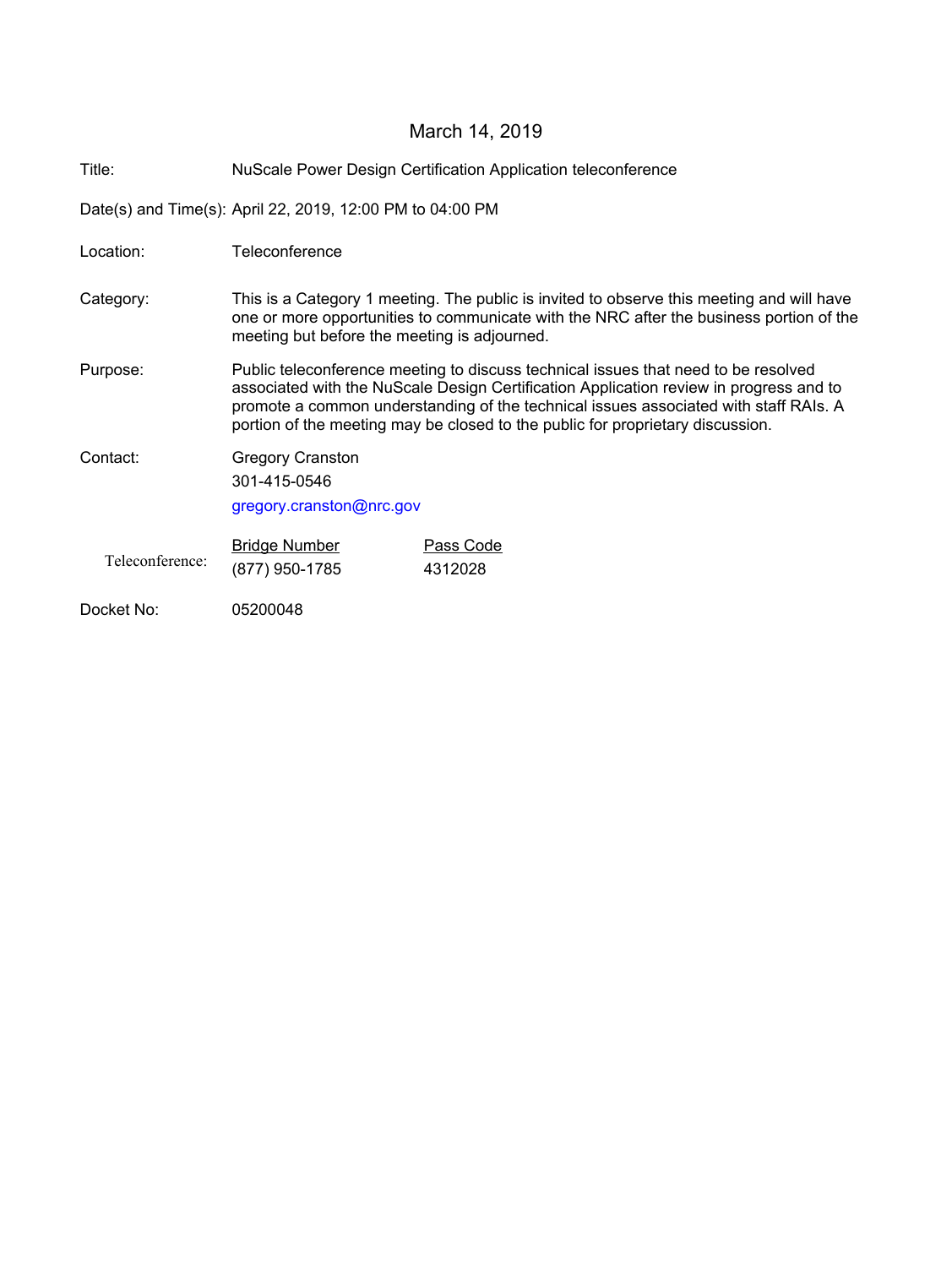## PUBLIC MEETING AGENDA

#### NuScale Power Design Certification Application teleconference

### April 22, 2019, 12:00 PM to 04:00 PM

#### **Teleconference**

**Time** 12:00-12:15 pm 12:12-2:00 pm  $2:00-2:15$  pm 2:15-2:30 pm 2:30-3:00 pm

**Topic** Introductions Topic (TBD) **Break** Questios from the Public Closed portion (if needed)

**Speaker**  $All$ NRC/NuScale

 $All$ NRC/NuScale